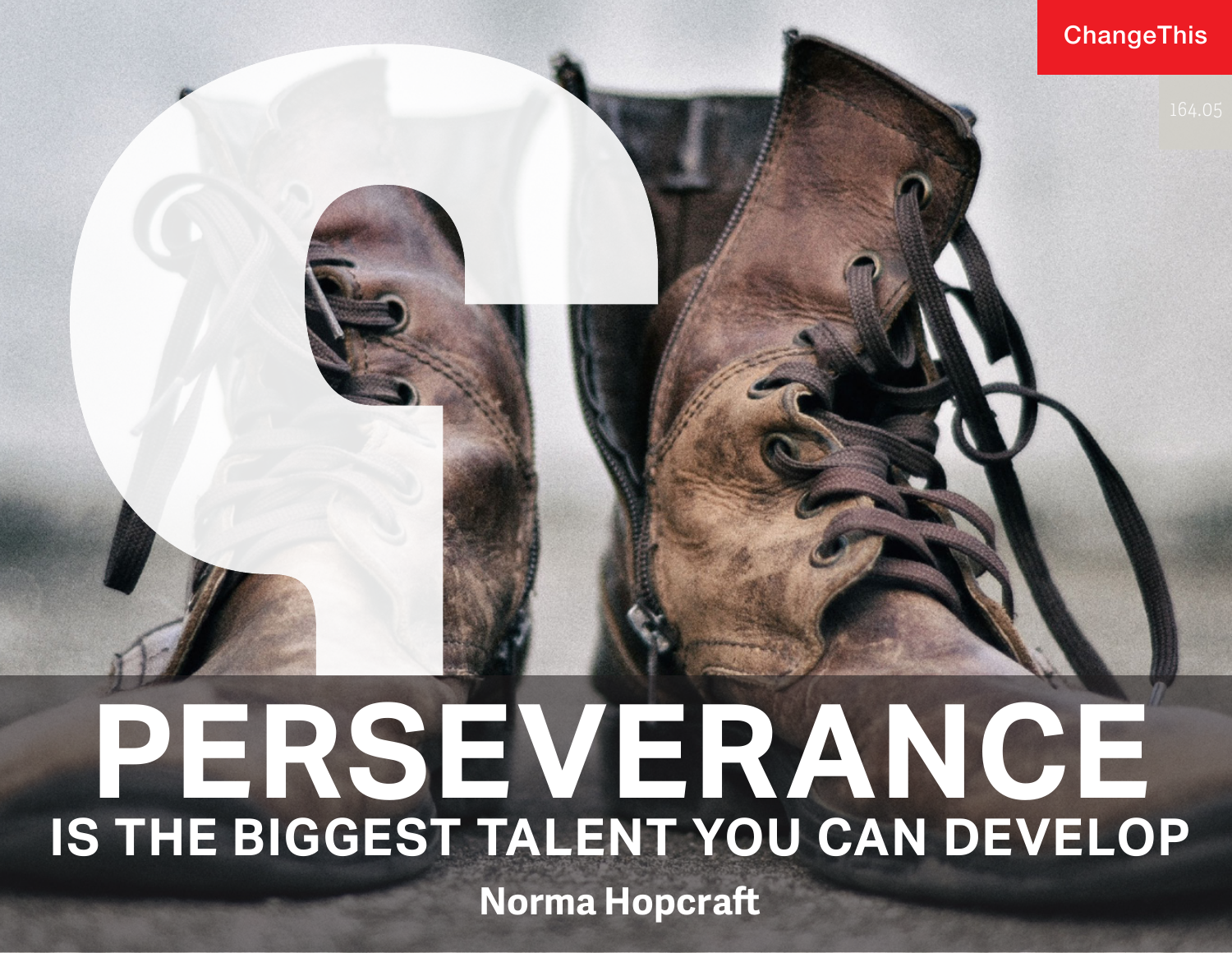# **After losing my way in life, just a bit,** I re-launched a writing career a childhood dream—and began to send work to literary magazines. I was bursting with hope for

affirmation of my great skill and broad experience. Editors would be glad I sent them work. I would be a literary star.

I sent out stories and essays confidently at first.

Months later I would get a reply in the mail—from The Paris Review, for example (I aim high) and stand motionless, desperate for acceptance, floating amongst the stars with hope. I'd slowly slip my finger under a loose corner of the envelope flap and tear, take the slip of paper out and hold it up to my near-sighted eyes.

The pain of rejection dragged me from the stars into the red-hot magma at the core of the earth.

It got to the point that, whenever I'd get a letter from a lit magazine, I'd cringe at the pain I knew I was about to feel. I would try to cut off hope—it seemed easier than to be disappointed again. Then I'd hope against hope, anyway, wishing for that surge of affirmation from being accepted for publication. But I knew at this point that it wasn't likely. I'd whip through those three stages several times. Then I would say, "Open it. It might just be what you want to hear." I was right twice. But, literally hundreds of times, I got a rejection, and each one floored me for days, if not weeks.

But I chose each time to keep working at my craft.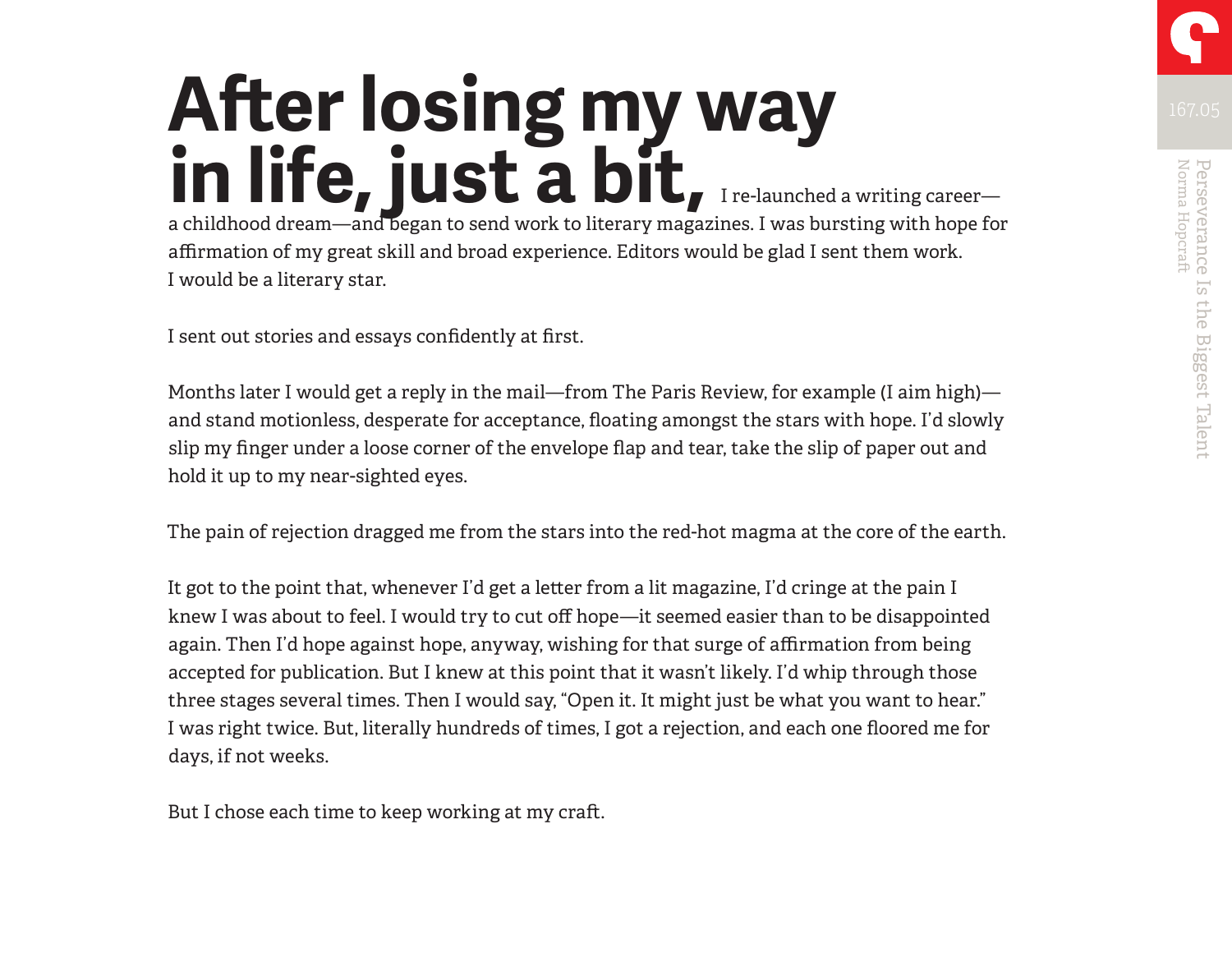I may be more talented at dogged perseverance than I am at creative writing.

It doesn't matter. I have to write. If I don't, Franz Kafka's quote that "A non-writing writer is a monster courting insanity" lingers, threatening to come true. After a day or two of not sitting with pen and paper, I begin to obsess over stupid things—like slow-moving tourists on the streets of New York. I pick fights in my head with innocent people, and worry much too creatively about the future.

As they say in the Twelve Step program, I have a magic magnifying mind. Either I focus on putting my fictional characters into greater conflict or I seethe with rising inner conflict and nearly drive myself mad. I'd rather do it to my characters.

So I've bird-dogged my goal: to keep out of the asylum and instead to interact with the world as it seems my Higher Power wants me to do.

Either I focus on putting my fictional characters into greater conflict or I seethe with rising inner conflict and nearly drive myself mad. I'd rather do it to my characters.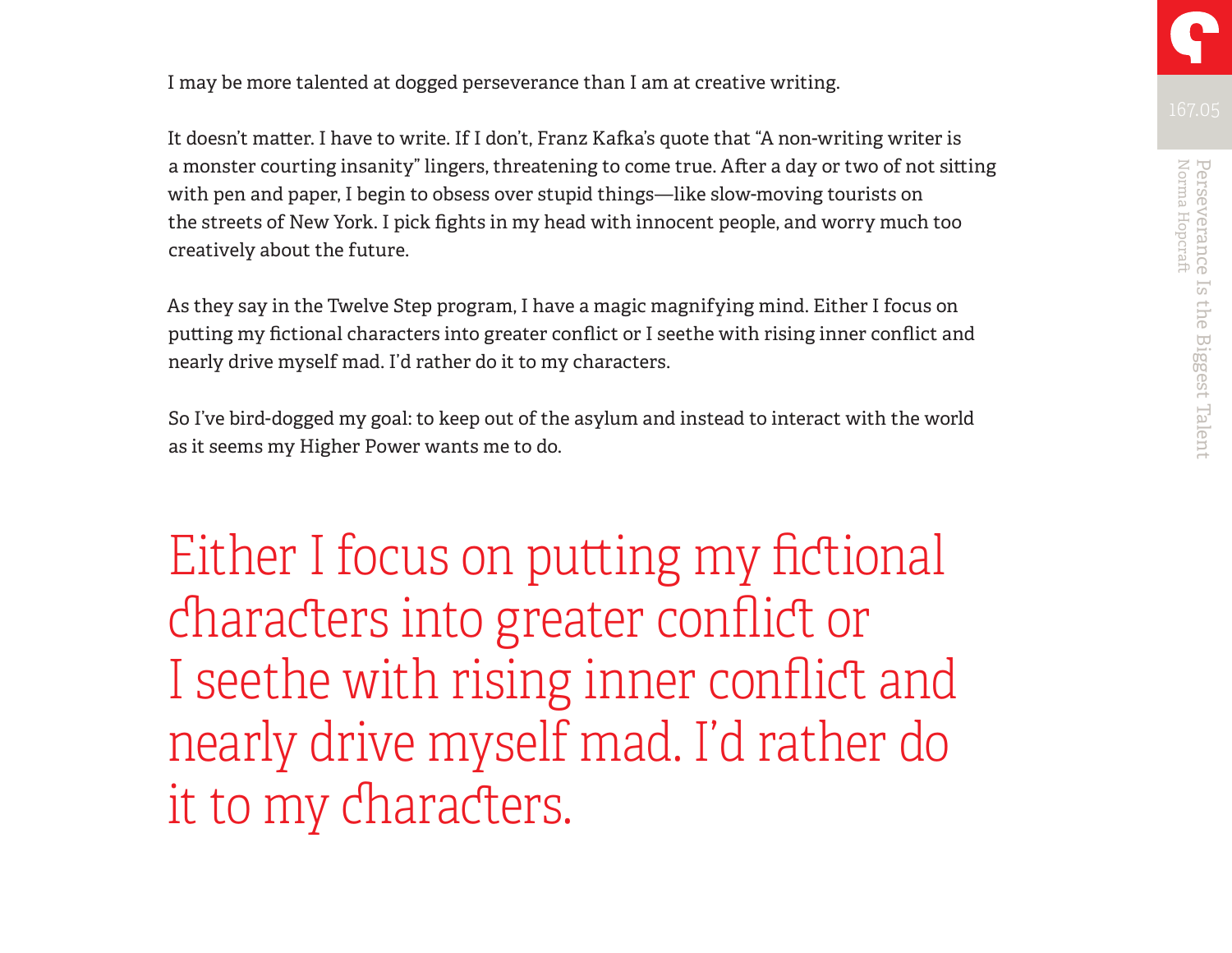I believe, with writer Frederick Buechner, that a Higher Power wants us to find the intersection between the world's great needs and our greatest strengths. So I write stories that I hope cause distracted Americans to ask deeper questions about who they are, about the meaning of life, about whether they're living as fully as they could be. I attempt to offer a rich, nutritive substance—food for thought, a catalyst for reflection.

I knew I was succeeding when my writers group would talk about my most recent chapter for 45 minutes or more. I would sit with them in my friend Pat's kitchen, at her giant oak table. Lisa was a poet posing as an advertising copywriter by day. Peggy wrote stories from her life for her family. Pat was a former librarian nearly incapacitated by multiple sclerosis. She could barely hold a pencil, but she wrote elegant poems. And I brought fiction to the group.

As the writers discussed my work, I would chuckle inside with happiness that they were chewing over my thoughts-on-paper. That was all the encouragement I had, for years. The chuckles would be mixed with heartache over the criticisms they'd given me just moments earlier— I would pass out my pages to them feeling certain that they would love every word. They never did, though. Stars and magma.

But I wrote each criticism down and later considered it. I consulted my instincts on each critique and weeded through all of them diligently. I slowly became a better writer, by persevering through the pain.

I'm an entertainer at heart, so I love to whisk people away from their worries and immerse them in my characters' predicaments. I also like to teach, just a little, about what I've learned in my rich and challenging life. I want to help people transport, escape, experience something new, connect, delight, engage.

I want to provide a great read that people look forward to after a hard day.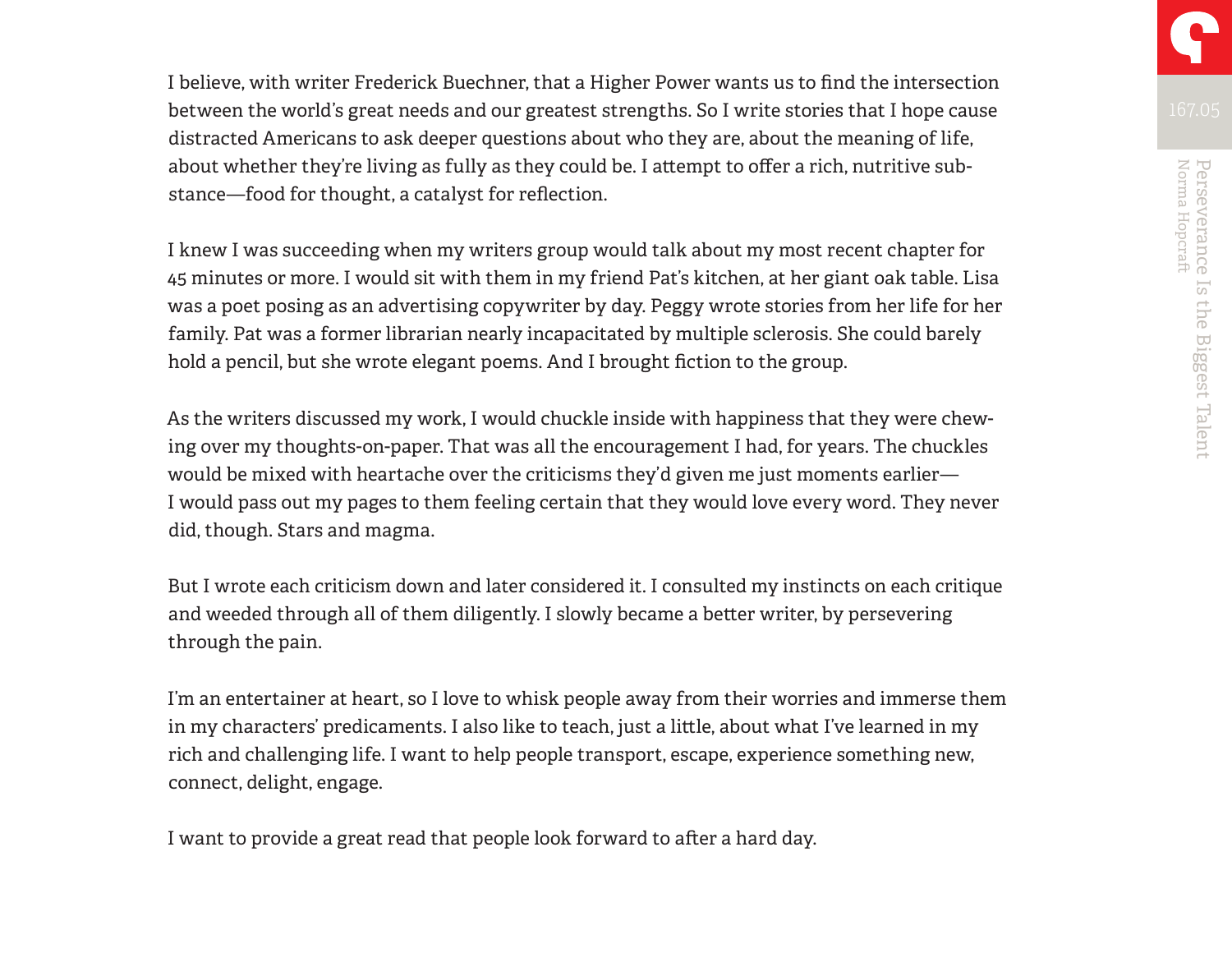Writing is a great risk: I've invested hundreds of thousands of hours into my 30-year apprenticeship in better storytelling. I kept writing through divorce, job and family troubles, all the usual afflictions. And now I have a book published. It has my name on it. It's getting five-star reviews. Thrilling! I look at the book's beautiful cover and think of the true grit it required. This is a very fine emotional reward. I may never see much financial reward, but even if I don't, it was worth it.

It's worthwhile to persevere at whatever you do, even if "success" takes decades. I guarantee you'll see pay-offs: increased skill in your chosen field of endeavor, or the simple satisfaction that comes with seeing something through. As writers, "We are all apprentices in a craft where no one ever becomes a master," according to Ernest Hemingway. But there's always much more room to grow!

One of the payoffs to writing is that it makes me feel more alive. I'm always looking for ideas and inspiration. And I find it in people's behavior, attitude, and way of speaking. I especially delight in capturing people's quirks, like that of a friend who said for months that she'd love to go ballroom dancing with me, and when I invited her said she didn't like to move her body that way. If I weren't constantly looking for this sort of peculiarity, I might have forgotten it. But because I use it in my writing—with relish!—it sticks with me and adds an extra layer of delight to my life.

As a result of writing, I experience life more deeply. I've also learned to believe in myself more (especially when nobody else did) and to believe in a Higher Power who has helped in unexpected ways. This has been rewarding too. Writing has taken me on adventures. I circumnavigated the U.S. on a bus, visiting 20 cities, staying in hostels, interviewing people in all walks of life, marveling at how interesting the "average" person is. I asked Americans and people from all over the world how they defined the American Dream, and what they were aspiring to. Each person answered with something unique.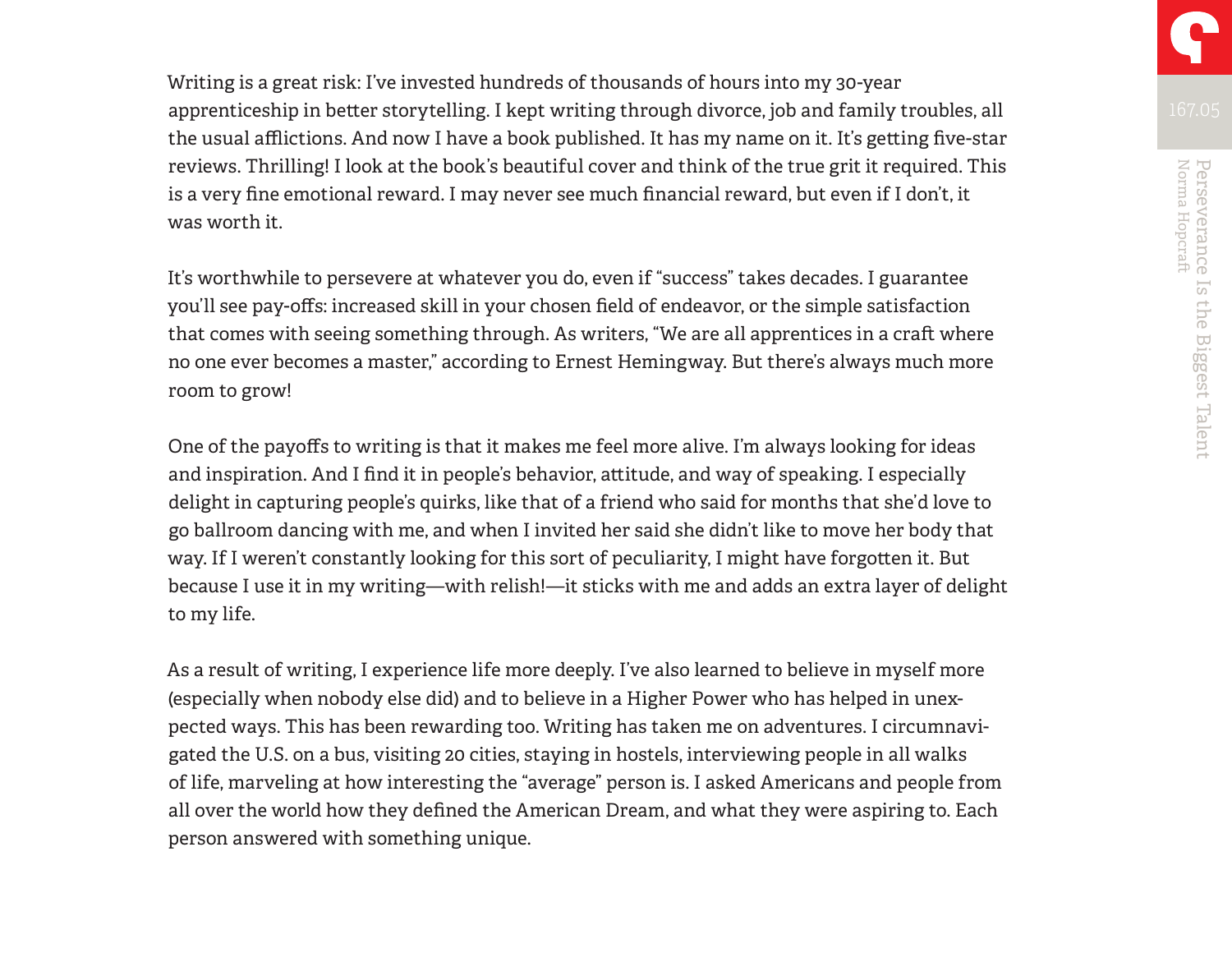That Higher Power also set up circumstances that led me to Paris on a one-year creative writing sabbatical, then to the people who gave me the opportunity to live in Barcelona. (You can see how all this happened on my blog.)

It was a magma experience first. I lost my mother, my fiancé, and my home within six months of each other—all in the midst of a job search that provided even more rejections than writing did.

But every time I took a bridge across the Seine, which was daily, I rejoiced that my Higher Power had freed me from a fiancé (what a disaster that would have been, especially compared to THIS!), that he'd dynamited me out of that house, that he'd led me to a book that challenged me to live and write in Paris.

When this idea presented itself, I reflected on all the years I'd persevered and knew that, while I may not see many acceptance letters from literary editors, that I must be a writer anyway because I hadn't given up.

Well, it all worked out beautifully, beyond my wildest dreams. When I crossed the Seine, I was floating among the stars.

One of the payoffs to writing is that it makes me feel more alive. I'm always looking for ideas and inspiration. And I find it in people's behavior, attitude, and way of speaking.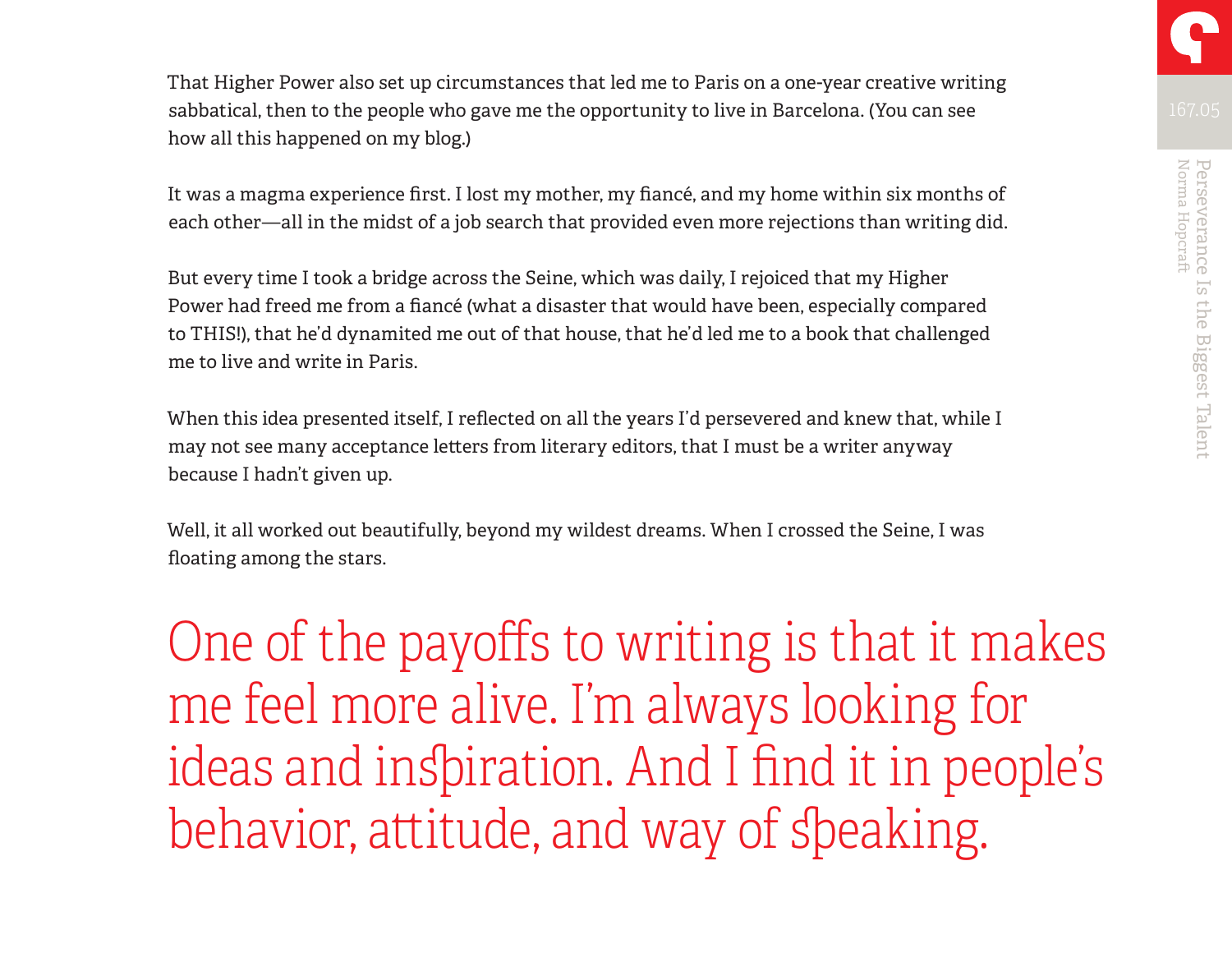While in Paris on my creative writing sabbatical, I had the freedom to write my book, The Paris Writers Circle. Then I moved to Barcelona and revised it in a 14th century hospital-turnedlibrary with a soaring ceiling. But I had to return to New York City, and now I live and write in Brooklyn, and work in Manhattan.

I don't feel quite as star-crossed here as I did in Paris, and I've struggled for two and a half years with a feeling of letdown. But I'm working on my next novel, set in Brooklyn. For some mysterious reason, it had occurred to me that I wanted to write about a character steeped in Coptic Christianity. Then I saw corkscrew curls on a girl in the Apple store in Grand Central Station and thought, I'd like to write about a character with corkscrew curls. Returning home to Brooklyn one night a few weeks later, I sat on the subway next to someone with corkscrew curls. She turned out to be a Coptic Christian! I asked her what she did for a living and she said she was a set designer, had won awards for films she'd worked on in Egypt, was now in working in the New York City theater world, and would love to be interviewed about set design. I had my new vein of gold to mine! Gold instead of magma! A Higher Power at work again!

By means of serendipity of networking, I've interviewed a bunch of set designers now. I've also found a writers group in Brooklyn! That changes my feeling about living in Brooklyn, from one of magma to one more like adventure.

Even so, New York City doesn't have quite as much sensational adventure to it as Paris did, because I started to explore NYC on my own when I was 14 and I've worked here daily for 30 years. There's still much I haven't done – ride the Staten Island ferry, for one. But New York City still doesn't feel like the high adventure of Paris and Barcelona.

Even the quotidian, however, feels more like an adventure when I'm practicing my art. I just don't know what ideas and opportunities will arise. Corkscrew curls. Coptic church services in Manhattan and Brooklyn. Seeing the shows that set designers I've interviewed had worked on. Free!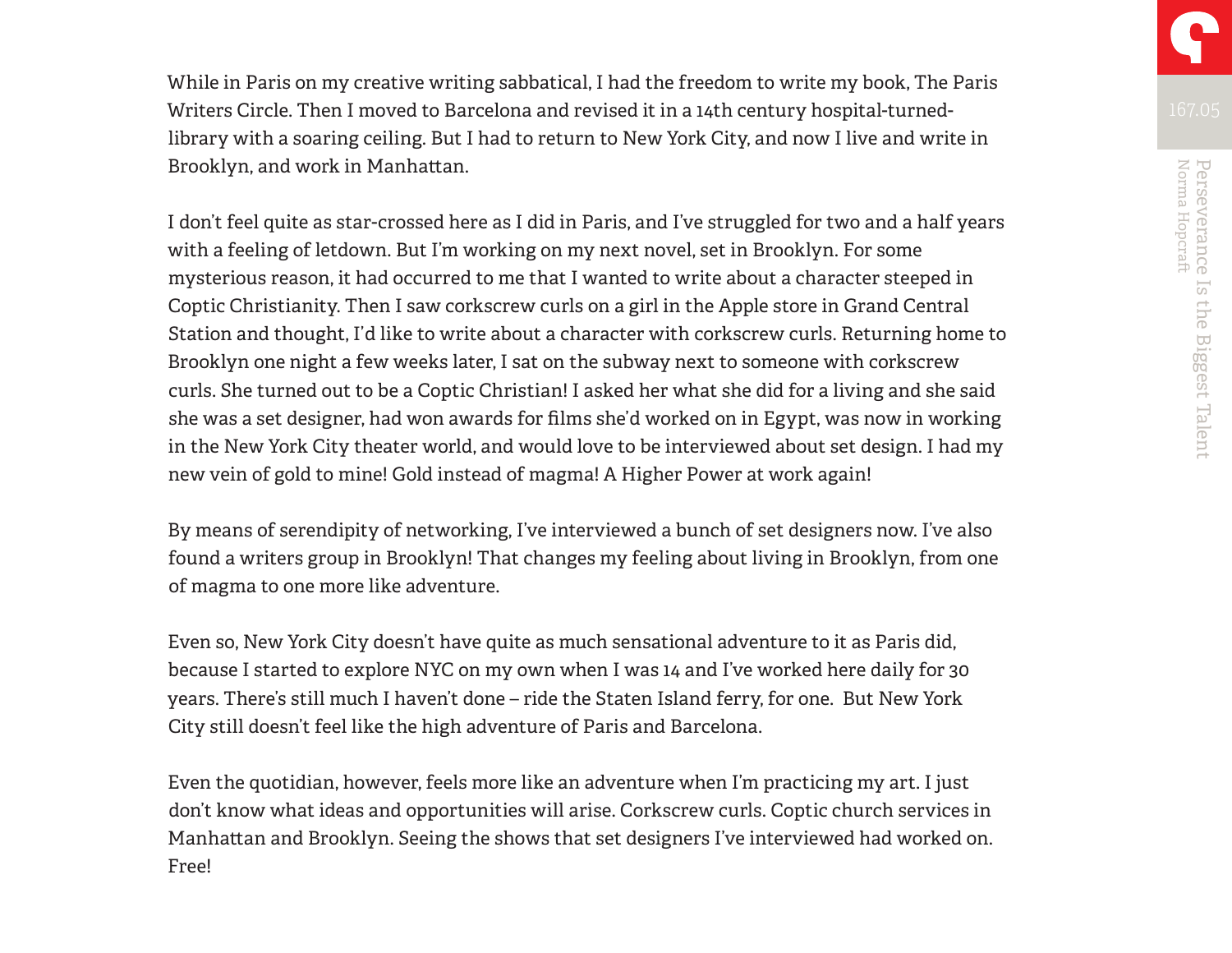I'm trying now to get involved in amateur theater in New York City as a stagehand. I need to be part of some shows to be able to write about backstage life. My eyes will be wide open for peculiarities and delightful inconsistencies. While I strive to be somebody, as writer Henry James said, upon whom nothing is lost, I become more alive.

It's been worth it to persevere strictly for the sake of perseverance. To stay on track, I moved my plaque, with Winston Churchill's words, from the U.S. to Paris to Barcelona to Brooklyn: "Never, never, never give up." I'm glad I took that advice. I have become a better artist over time.

Now, I have several novels written, and I have a new skill to master: publishing. Since I'm bearing the financial risk of bringing my books into the world, I'm a publisher. In doing so, I'm fulfilling a longtime dream of being like Nan Talese. A successful veteran editor of the New York publishing industry, Doubleday eventually rewarded her with her own publishing imprint, Nan A. Talese. Years ago, the idea of being rewarded with my name on an imprint really drove me wild. Of course, I couldn't get Nan Talese to publish me, which may have worked for the best because I now have my own imprint, so to speak. Jaguar Publishing is named for Norma Jaguar, the nickname a boy named Pete gave me in sixth grade when I first learned I had an affinity for writing.

I have had to become a marketer, too. My goal is to earn enough money with my books so I can create freedom to write full-time. I'm just starting the marketing adventure. After 30 years of work, I'd like to be an overnight success. That hasn't happened. It's time for dogged perseverance again.

So, I doggedly pursue my writing apprenticeship, and now I have a publishing and marketing apprenticeship to learn. It's good. So many people have to exercise dogged perseverance just to find their next meal. I'm a worker among workers, finding adventure and inspiration for stories in the quotidian, and glad to have an opportunity to do so.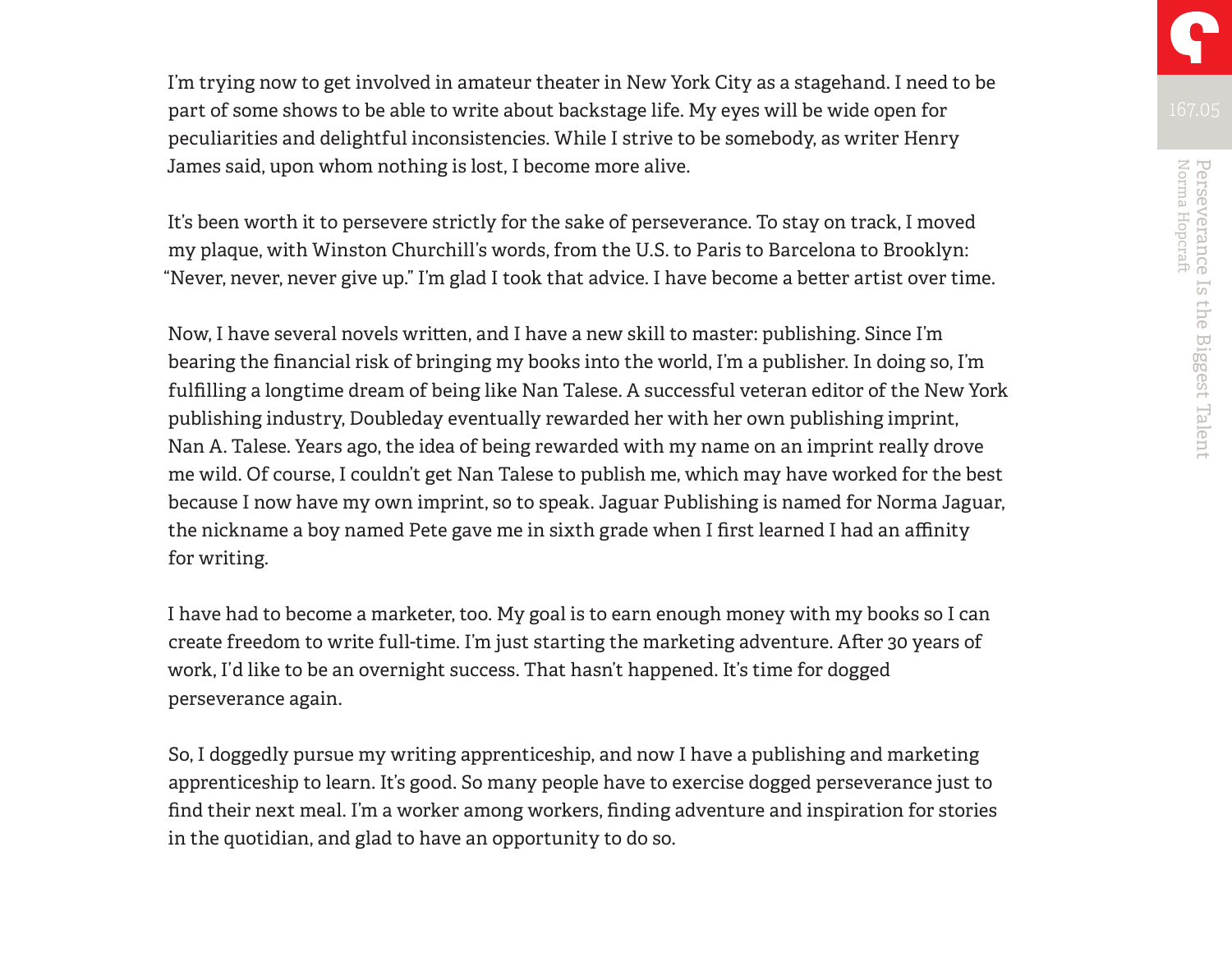When I feel profound discouragement—and I still do, strangely for two months right after The Paris Writers Circle came out in February—I think of Britain in World War II, facing Nazi Germany alone for so long before the U.S. got involved. Death rained out of the sky onto London and other cities day and night. People must have at least considered surrender to stop the incessant bombs. But Churchill said, "Never, never, never give up." The people listened. The British prevailed. And live free.

#### **Through my art, and my perseverance to continue writing, I also prevail. And live free.**